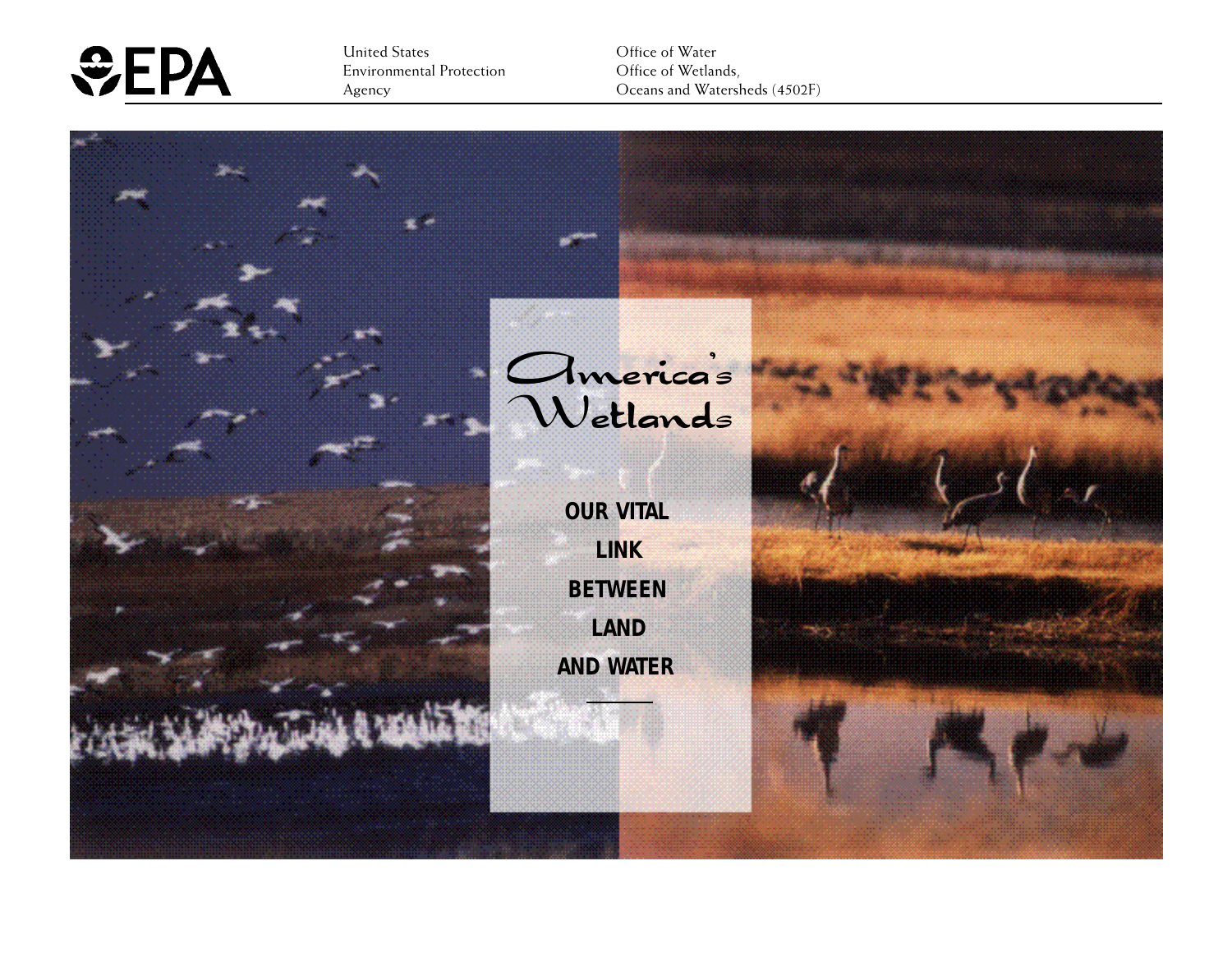#### **U.S. EPA Involvement**

*The U.S. Environmental Protection Agency (EPA), in partnership with other federal agencies, and state, local, and tribal governments, is responsible for restoring and maintaining the chemical, physical, and biological integrity of the nation's waters. Because of the value and function of wetlands as an integral part of those waters, EPA is also charged with protecting wetland resources. The major federal regulatory tool for this is Section 404 of the Clean Water Act, which is jointly administered by the U.S. Army Corps of Engineers and EPA. Section 404 establishes a permit program to regulate the discharge of dredged or fill material into waters of the United States, including most wetlands. The U.S. Fish and Wildlife Service and the National Marine Fisheries Service have important advisory roles in the permit review process under the Clean Water Act, and the Natural Resources Conservation Service has the lead responsibility for identifying wetlands on agricultural lands.*

*EPA recognizes that a truly effective program to protect our nation's wetlands must include supplemental approaches to the Clean Water Act, along with the cooperation of federal, state, and local agencies; developers; farmers; foresters; environmental groups; the scientific community; and the public. Active citizen support and participation is an essential ingredient of such a program.*

*EPA uses a number of non-regulatory programs to supplement the Section 404 program: a contractor-operated telephone hotline to allow easy access to the EPA for information about wetlands (see back cover); distribution of publications and fact sheets about wetlands; partnerships with private landowners and state and local governments; comprehensive watershed planning; education programs for the public; and support of efforts to improve wetlands management (e.g., workshops, conferences, and research). The EPA is also involved in a long-term project to monitor and assess the ecological resources of our country.*

# America's Wetlands

Wetlands are indeed the vital link between water and land. "Wetlands" is the collective term for marshes, swamps, bogs, and similar areas found in generally flat vegetated areas, in depressions in the landscape, and between dry land and water along the edges of streams, rivers, lakes, and coastlines. Wetlands can be found in nearly every county and climatic zone in the United States. Most likely, a wetland exists in your neighborhood or very close to it. Because they are so varied, wetlands can be difficult to recognize. Some are wet all of the time; some may look completely dry most of the time. Our ideas of what a wetland should look like may not include all types of wetlands. Some wetlands are large and some are very small. Many have been altered by human activities such as farming, ranching, and the building of roads, dams, and towns.

Wetlands have often been regarded as wastelands — sources of mosquitoes, flies, unpleasant odors,



*Great Blue Heron* U.S. FWS, Herb Stein

and disease. People thought of wetlands as places to avoid or, better yet, eliminate. Largely because of this negative view, more than half of America's original wetlands have been destroyed—drained and converted to farmland, filled for housing developments and industrial facilities, or used to dispose of household and industrial waste.

As people understand ecological processes better, attitudes towards wetlands change. We now know that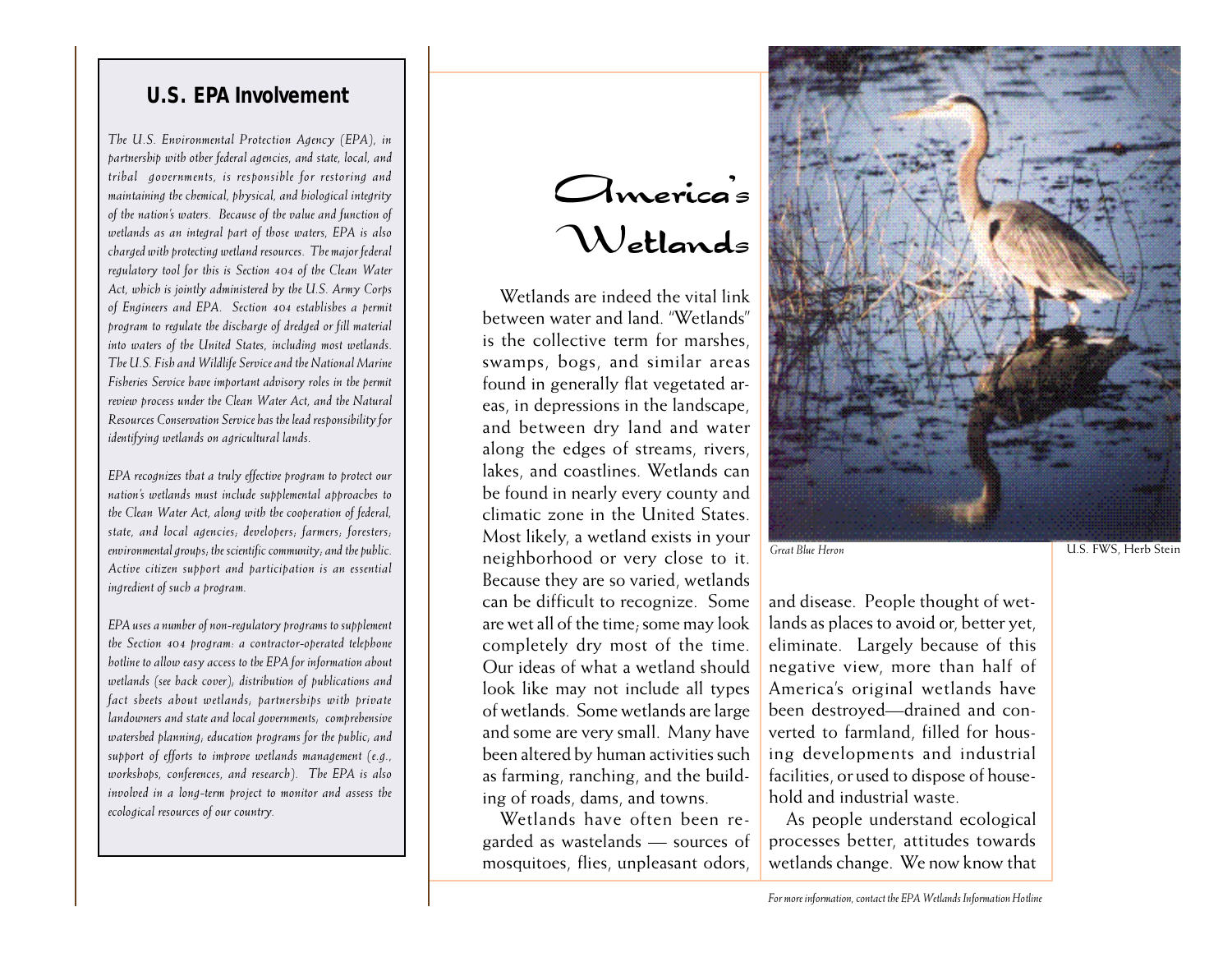wetlands are, in fact, valuable natural resources. Whether drier or wetter, bigger or smaller, wetlands provide important benefits to people and the environment. Wetlands help regulate water levels within watersheds; improve water quality; reduce flood and storm damages; provide important fish and wildlife habitat; and support hunting, fishing, and other recreational activities. Wetlands are natural wonderlands of great value.

Reading this booklet will give you a better understanding of the rich variety of wetlands, their importance, how they are threatened, and what can be done to conserve them for future generations.



*Prairie Pothole Wetlands* U.S. FWS





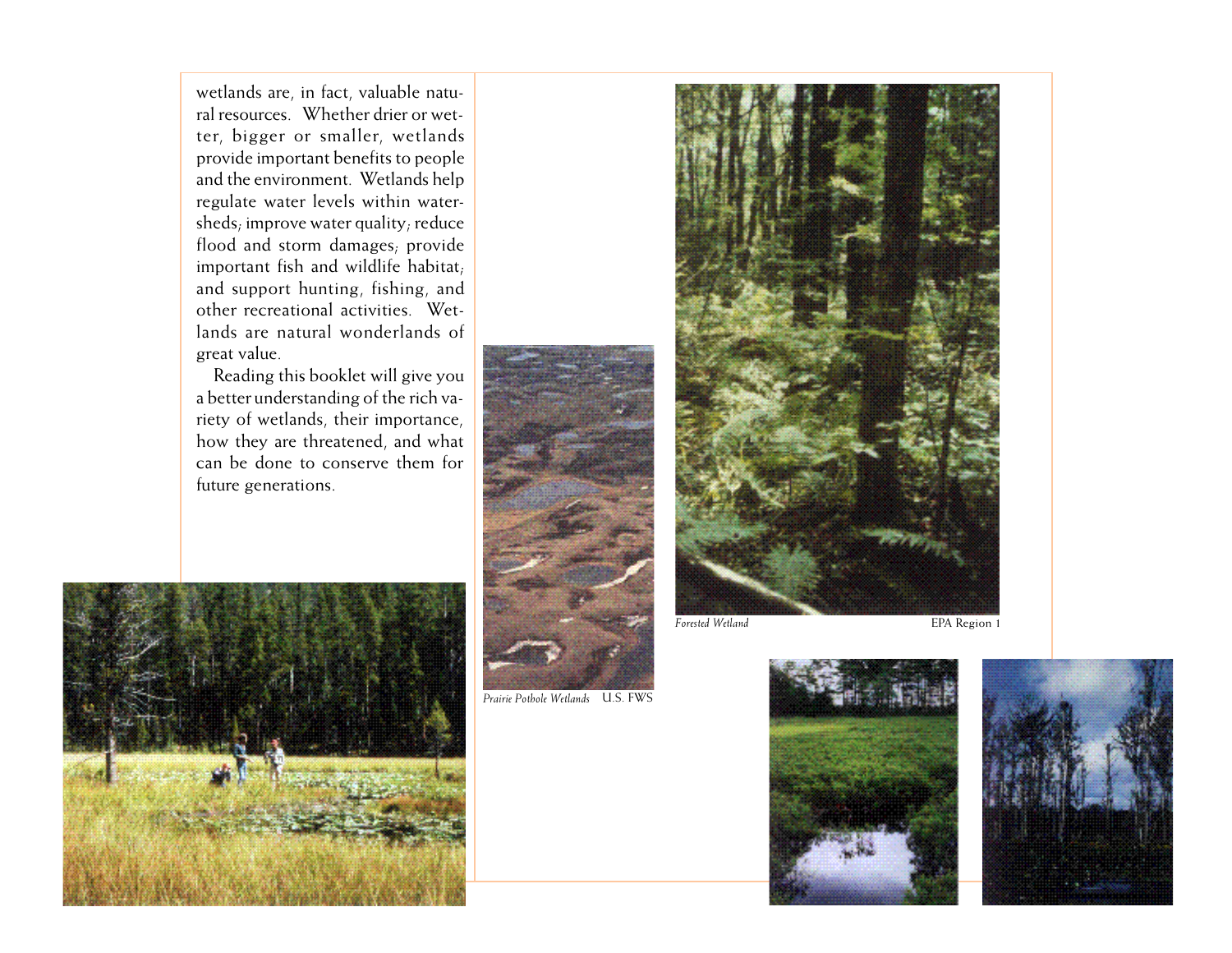## What are Wetlands?

 Wetlands are areas where water covers the soil, or is present either at or near the surface of the soil all year or for varying periods of time during the year, including during the growing season. Water saturation (hydrology) largely determines how the soil develops and the types of plant and animal communities living in and on the soil. Wetlands may support both aquatic and terrestrial species. The prolonged presence of water creates conditions that favor the growth of specially adapted plants (hydrophytes) and promote the development of characteristic wetland (hydric) soils.

Wetlands vary widely because of regional and local differences in soils, topography, climate, hydrology, water chemistry, vegetation, and other factors, including human disturbance. Indeed, wetlands are found from the tundra to the tropics and on every continent except Antarctica. Two general categories of wetlands are recognized: coastal or tidal wetlands and inland or non-tidal wetlands.

Coastal wetlands in the United States, as their name suggests, are found along the Atlantic, Pacific, Alaskan, and Gulf coasts. They are closely linked to our nation's estuaries, where sea water mixes with fresh water to form an environment of varying salinities. The salt water and the fluctuating water levels (due to tidal action) combine to create a rather difficult environment for most plants. Consequently, many shallow coastal areas are unvegetated mud flats or sand flats. Some plants, however, have successfully adapted to this environment. Certain grasses and grasslike plants that adapt to the sa-

line conditions form the tidal salt marshes that are found along the Atlantic, Gulf, and Pacific coasts. Mangrove swamps, with salt-loving shrubs or trees, are common in tropical climates, such as in southern Florida and Puerto Rico. Some tidal freshwater wetlands form beyond the upper edges of tidal salt marshes where the influence of salt water ends.

Inland wetlands are most common on floodplains along rivers and streams (riparian wetlands), in isolated depressions surrounded by dry land (for example, playas, basins, and "potholes"), along the margins of lakes and ponds, and in other lowlying areas where the groundwater intercepts the soil surface or where precipitation sufficiently saturates the

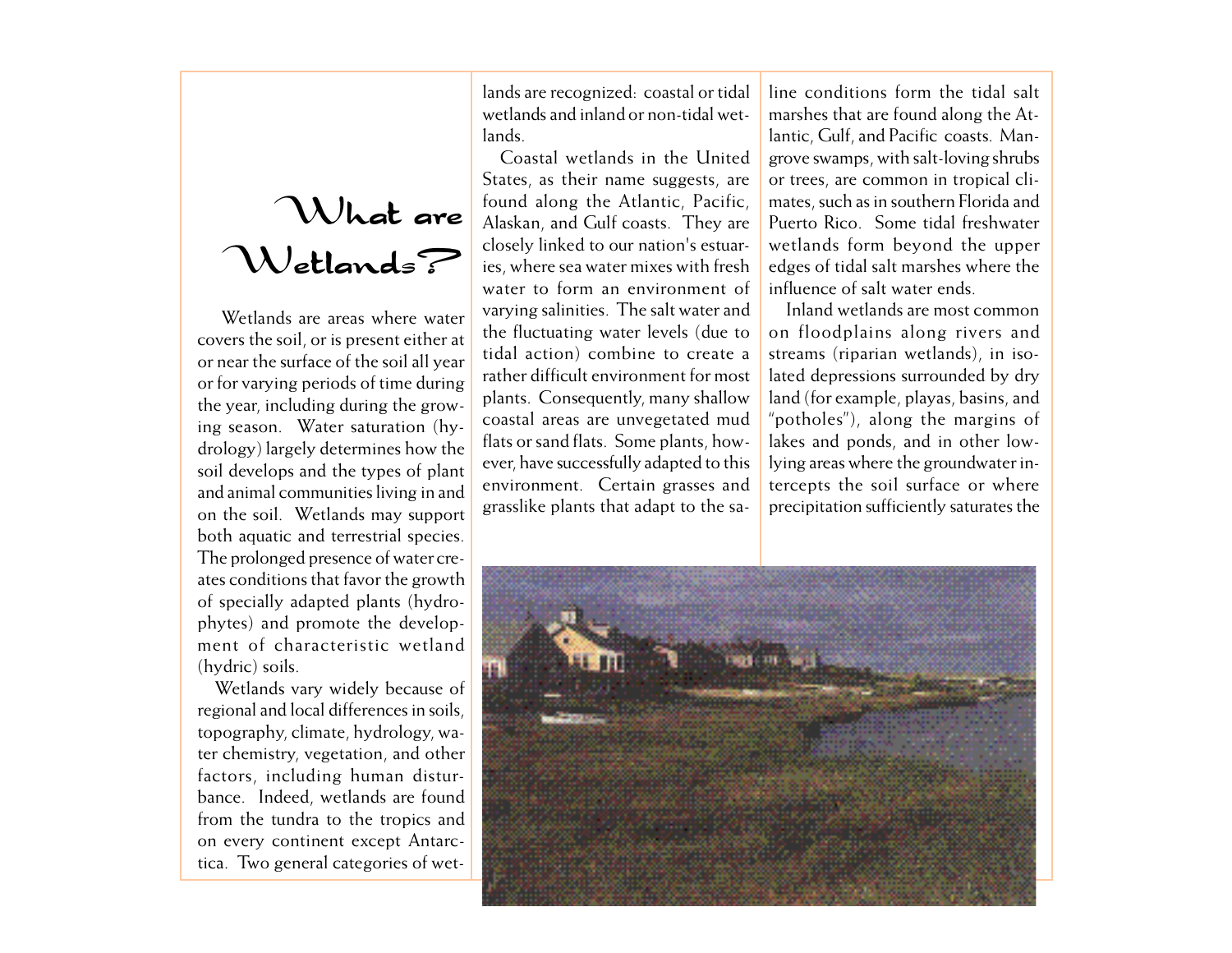*Seasonal Wetland in Spring*





soil (vernal pools and bogs). Inland wetlands include marshes and wet meadows dominated by herbaceous plants, swamps dominated by shrubs, and wooded swamps dominated by trees. Certain types of inland wetlands are common to particular regions of the country:

- *bogs and fens of the northeastern and north-central states and Alaska*
- *wet meadows or wet prairies in the Midwest*
- *inland saline and alkaline marshes and riparian wetlands of the arid and semiarid west*
- *prairie potholes of Iowa, Minnesota and the Dakotas*
- *alpine meadows of the west*
- *playa lakes of the southwest and Great Plains*
- *bottomland hardwood swamps of the south*
- *pocosins and Carolina Bays of the southeast coastal states*
- *tundra wetlands of Alaska.*

Many of these wetlands are seasonal (they are dry one or more seasons every year), and, particularly in the arid and semiarid West, may be wet only periodically. The quantity of water present and the timing of its presence in part determine the functions of a wetland and its role in the environment. Even wetlands that appear dry for a few months — such as vernal pools — often provide critical habitat for wildlife adapted to breeding exclusively in these areas.





*Seasonal Wetland in Summer*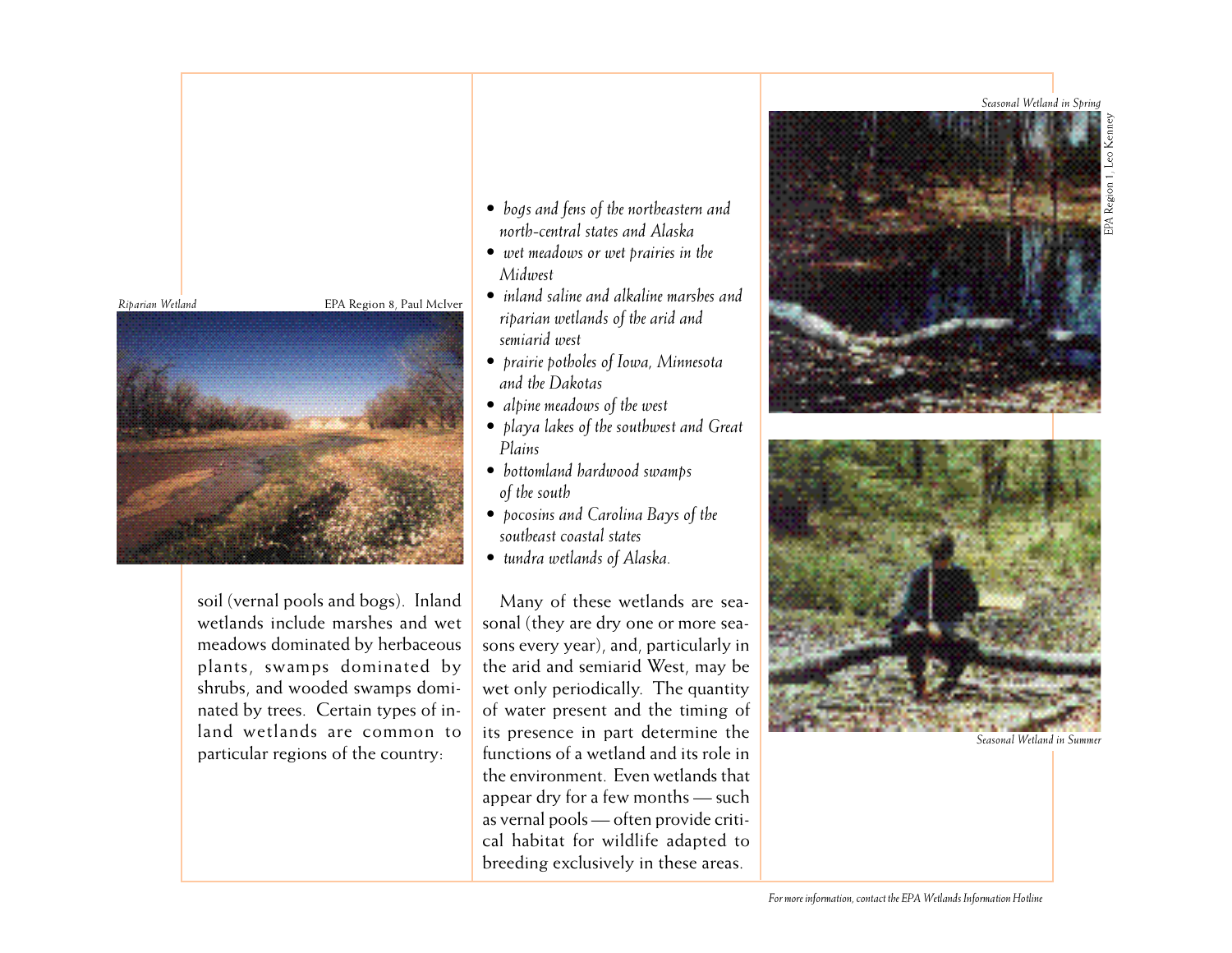# Wetlands

Wetlands are among the most productive ecosystems in the world, comparable to rain forests and coral reefs. An immense variety of species of microbes, plants, insects, amphibians, reptiles, birds, fish, and mammals can be part of a wetland ecosystem. Physical and chemical features such as climate, landscape shape (topology), geology, and the movement and abundance of water help to determine the plants and animals that inhabit each wetland. The

complex, dynamic relationships among the organisms inhabiting the wetland environment are referred to as food webs. (see illustration below).This is why wetlands in Texas, North Carolina, and Alaska differ from one another. and Mature Texas, North Carolina, and Alaska<br>differ from one another.

> Wetlands can be thought of as "biological supermarkets." They provide great volumes of food that attract many animal species. These animals use wetlands for part of or all of their life-cycle. Dead plant leaves and stems break down in the water to form small particles of organic material called "detritus." This enriched material feeds many small aquatic insects, shellfish, and small fish that are food for larger predatory fish, reptiles, amphibians, birds, and mammals.

values of these functions to human society depend on a complex set of relationships between the wetland and the other ecosystems in the watershed. A watershed is a geographic area in which water, sediments, and dissolved materials drain from higher elevations to a common low-lying outlet or basin — a point on a larger stream, lake, underlying aquifer, or estuary.

Wetlands play an integral role in the ecology of the watershed. The combination of shallow water, high

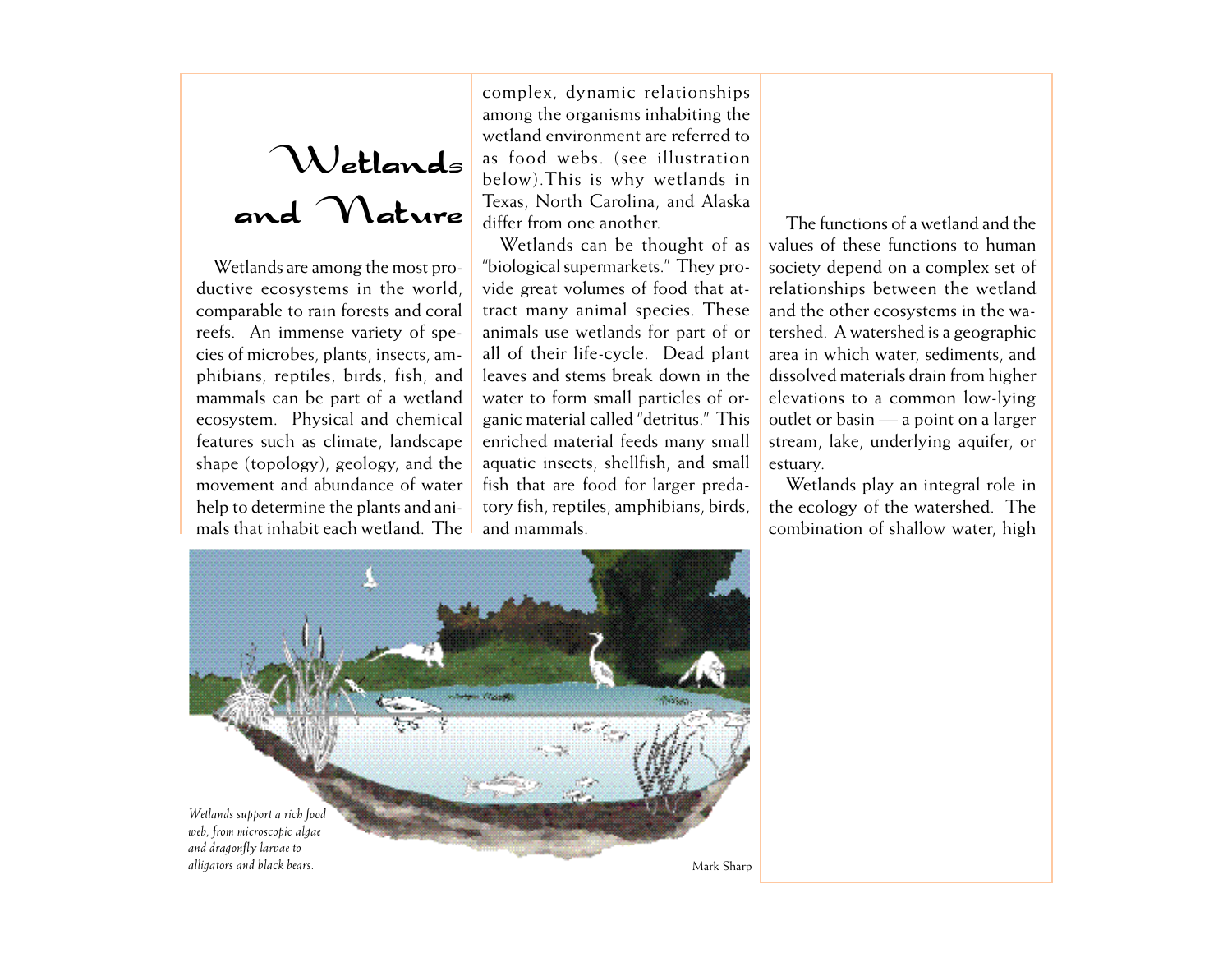levels of nutrients, and primary productivity is ideal for the development of organisms that form the base of the food web and feed many species of fish, amphibians, shellfish, and insects. Many species of birds and mammals rely on wetlands for food, water, and shelter, especially during migration and breeding.

Wetlands' microbes, plants, and wildlife are part of global cycles for water, nitrogen, and sulfur. Furthermore, scientists are beginning to realize that atmospheric maintenance may be an additional wetlands function. Wetlands store carbon within their plant communities and soil instead of releasing it to the atmosphere as carbon dioxide. Thus wetlands help to moderate global climate conditions.



*High Mountain Valley Wetland at 10,000 Feet*

**EPA** Region 8, Paul McIver

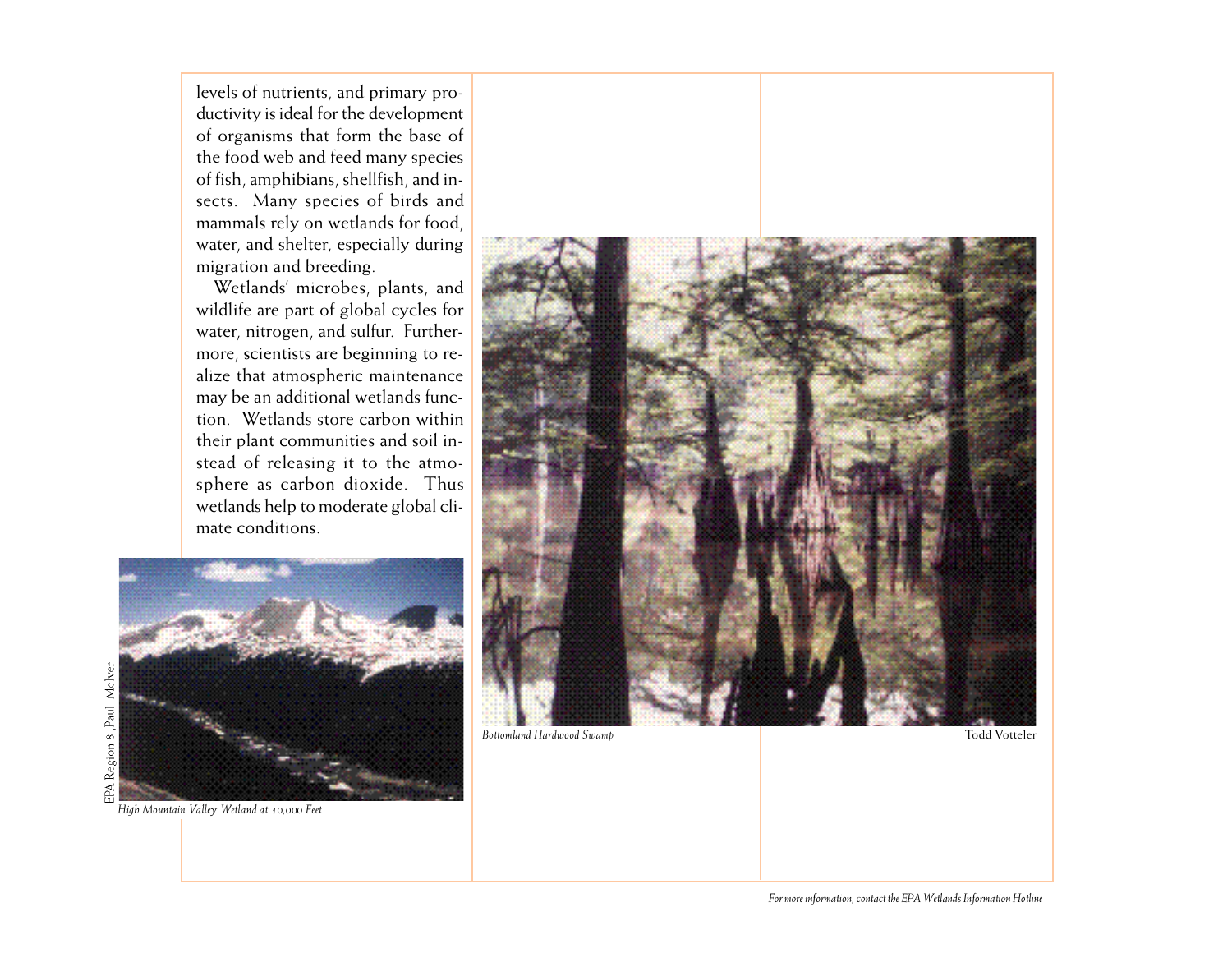

Wetlands and People

Only recently have we begun to understand the importance of the functions that wetlands perform. Far from being useless, disease-ridden places, wetlands provide values that no other ecosystem can, including natural water quality improvement, flood protection, shoreline erosion control, opportunities for recreation and aesthetic appreciation, and natural products for our use at no cost. Wetlands can provide one or more of these functions. Protecting wetlands in turn can protect our safety and welfare.

#### **Water Quality and Hydrology**

Wetlands have important filtering capabilities for intercepting surfacewater runoff from higher dry land before the runoff reaches open water. As the runoff water passes through, the wetlands retain excess nutrients and some pollutants, and reduce sediment that would clog waterways and affect fish and amphibian egg development. In performing this filtering function, wetlands save us a great deal of money. For example, a 1990 study showed that, without the Congaree Bottomland Hardwood Swamp in South Carolina, the area would need a \$5 million waste water treatment plant.

In addition to improving water quality through filtering, some wetlands maintain stream flow during dry periods, and many replenish groundwater. Many Americans depend on groundwater for drinking.

#### **Flood Protection**

Wetlands function as natural sponges that trap and slowly release surface water, rain, snowmelt, groundwater and flood waters. Trees, root mats, and other wetland vegetation also slow the speed of flood

waters and distribute them more slowly over the floodplain. This combined water storage and braking action lowers flood heights and reduces erosion. Wetlands within and downstream of urban areas are particularly

valuable, counteracting the greatly increased rate and volume of surfacewater runoff from pavement and buildings.

The holding capacity of wetlands helps control floods and prevents water logging of crops. Preserving



Texas Parks and Wildlife Dept.

*Otter*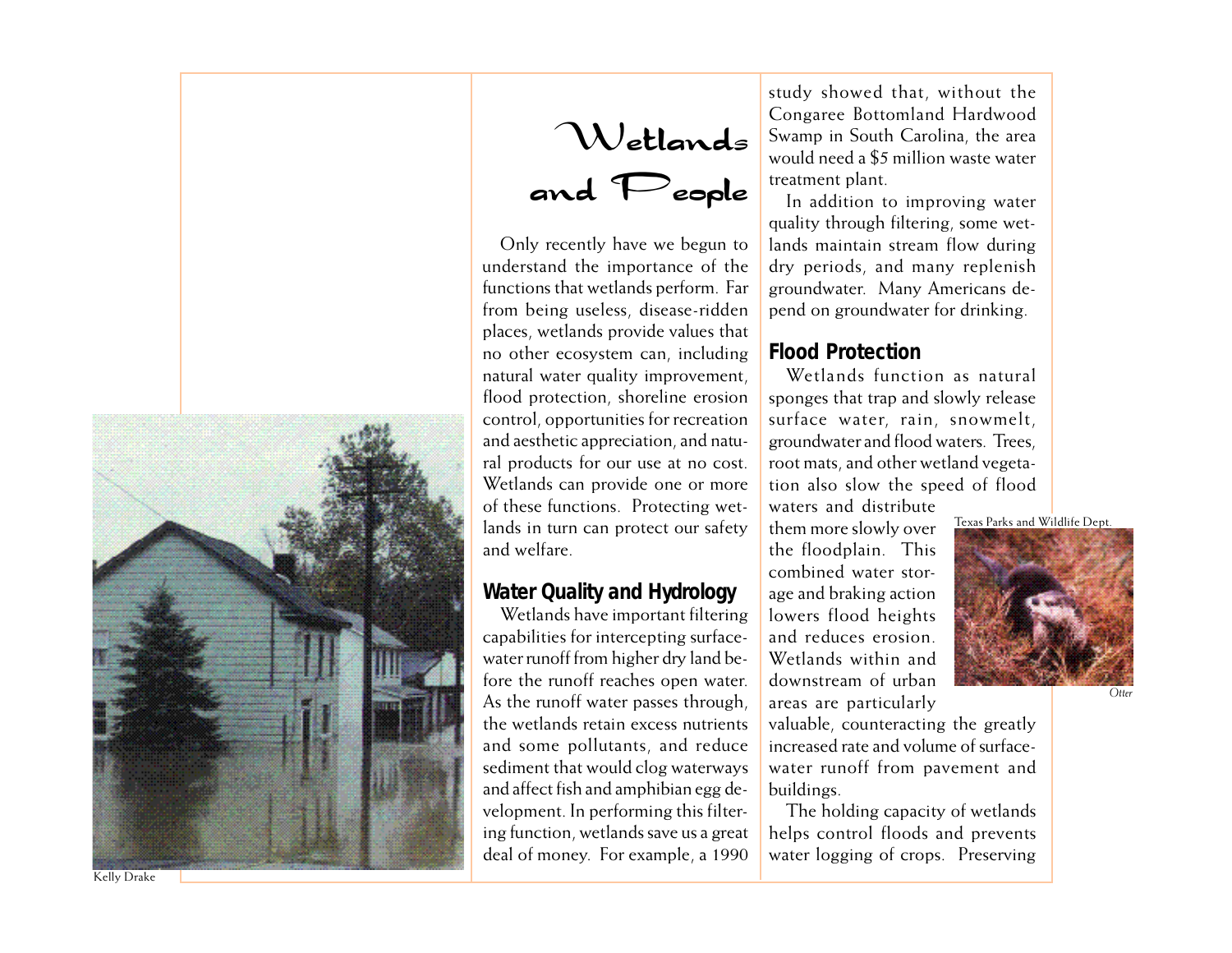

and restoring wetlands, together with other water retention, can often provide the level of flood control otherwise

provided by expensive dredge operations and levees. The bottomland hardwood-riparian wetlands along the Mississippi River once stored at least 60 days of floodwater. Now they store only 12 days because most have been filled or drained.

#### **Shoreline Erosion**

The ability of wetlands to control erosion is so valuable that some states are restoring wetlands in coastal areas to buffer the storm surges from hurricanes and tropical storms. Wetlands at the margins of lakes, rivers, bays, and the ocean protect shorelines and stream banks against erosion. Wetland plants hold the soil in place with their roots, absorb the energy of waves, and break up the flow of stream or river currents.

#### **Fish and Wildlife Habitat**

More than one-third of the United States' threatened and endangered species live only in wetlands, and

nearly half use wetlands at some point in their lives. Many other animals and plants depend on wetlands for survival.

Estuarine and marine fish and shellfish, various birds, and certain mammals must have coastal wetlands to survive. Most commercial and game fish breed and raise their young in coastal marshes and estuaries. Menhaden, flounder, sea trout, spot, croaker, and striped bass are among the more familiar fish that depend on coastal wetlands. Shrimp, oysters, clams, and blue and Dungeness crabs likewise need these wetlands for food, shelter, and breeding grounds.

For many animals and plants, like wood ducks, muskrat, cattails, and swamp rose, inland wetlands are the only places they can live. Beaver may actually create their own wetlands. For others, such as striped bass, peregrine falcon, otter, black bear, raccoon, and deer, wetlands provide important food, water, or shelter. Many of the U.S. breeding bird populations—including ducks, geese, woodpeckers, hawks, wading birds, and many song-

*Shrimp Harvest* U.S. EPA, Steve Delaney

birds—feed, nest, and raise their young in wetlands. Migratory waterfowl use coastal and inland wetlands as resting, feeding, breeding, or nesting grounds for at least part of the year. Indeed, an international agreement to protect wetlands of international importance was developed because some species of migratory birds are completely dependent on certain wetlands and would become extinct if those wetlands were destroyed.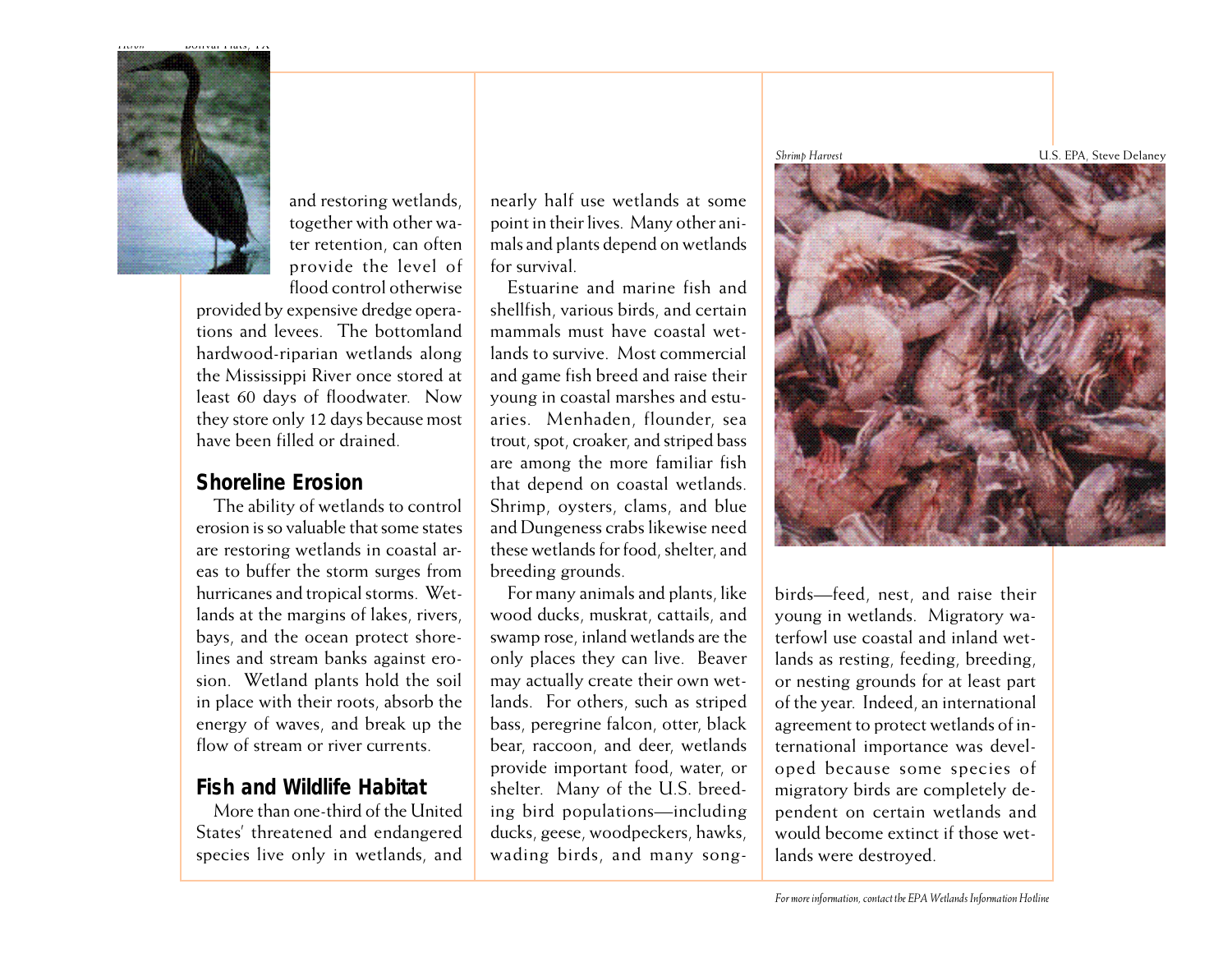#### **Natural Products for Our Economy**

We use a wealth of natural products from wetlands, including fish and shellfish, blueberries, cranberries, timber, and wild rice, as well as medicines that are derived from wetland soils and plants. Many of the nation's fishing and shellfishing industries harvest wetland-dependent species; the catch is valued at



*Alligator*



\$15 billion a year. In the Southeast, for example, nearly all the commercial catch and over half of the recreational harvest are fish and shellfish that depend on the estuary-coastal wetland system. Louisiana's coastal marshes produce an annual commercial fish and shellfish harvest that amounted to 1.2 billion pounds worth \$244 million in 1991. Wetlands are habitats for fur-bearers like muskrat, beaver, and mink as well as reptiles such as alligators. The nation's harvest of muskrat pelts alone is worth over \$70 million annually.

**Recreation and Aesthetics**

Wetlands have recreational, historical, scientific, and cultural values. More than half of all U.S. adults (98 million) hunt, fish, birdwatch or photograph wildlife. They spend a total of \$59.5 billion annually. Painters and writers continue to capture the beauty of wetlands on canvas and paper, or through cameras, and video and sound recorders. Others appreciate these wonderlands through hiking, boating, and other recreational activities. Almost everyone likes being on or near the water; part of the enjoyment is the varied, fascinating lifeforms.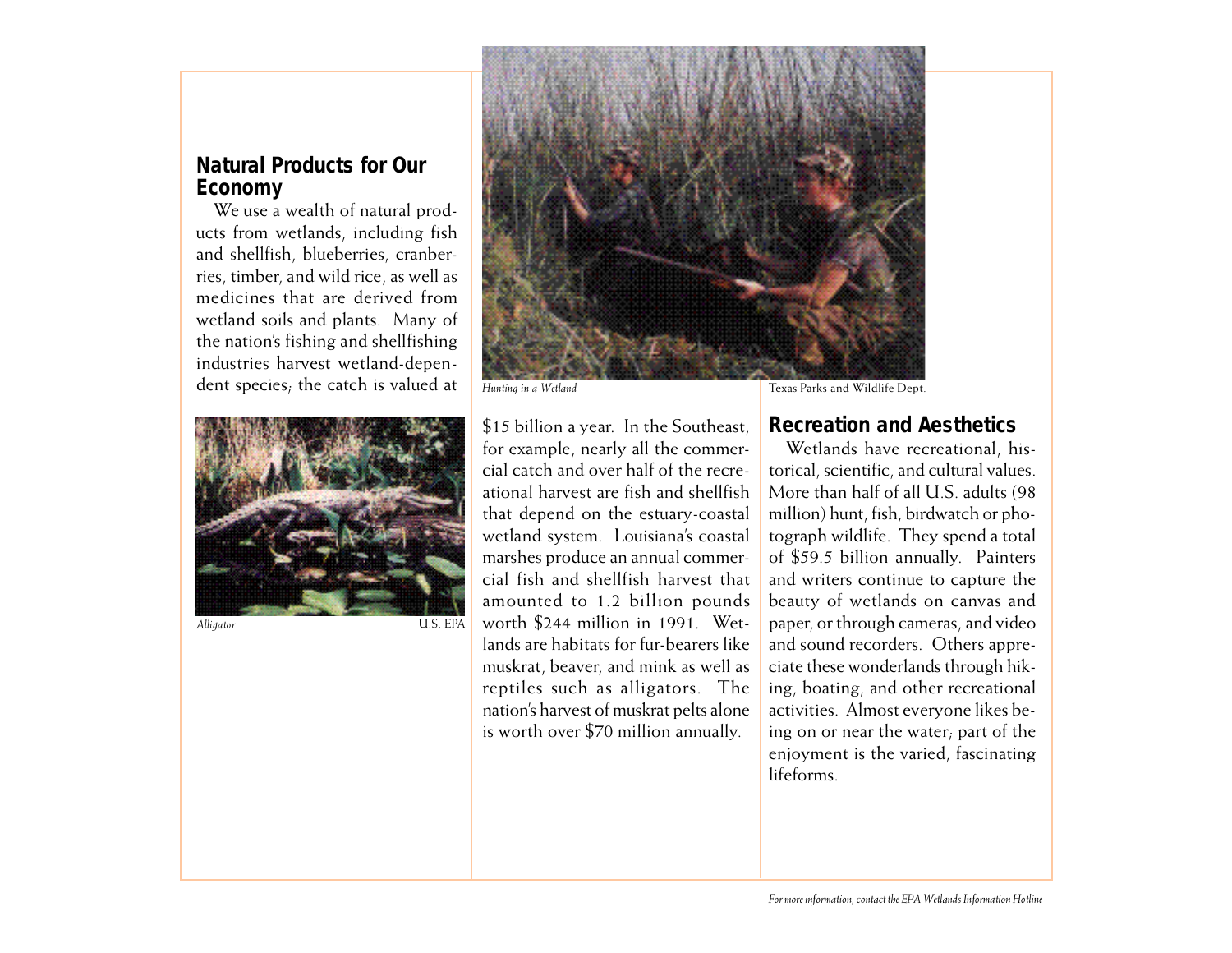#### **Major Causes of Wetland Loss and Degradation**

#### **Human Actions**

*Drainage Dredging and stream channelization Deposition of fill material Diking and damming Tilling for crop production Levees Logging Mining Construction Runoff Air and water pollutants Changing nutrient levels Releasing toxic chemicals Introducing nonnative species Grazing by domestic animals*

#### **Natural Threats**

*Erosion Subsidence Sea level rise Droughts Hurricanes and other storms*

Status and Trends

#### **Current Situation**

The lower 48 states contained an estimated 103.3 million acres of wetlands in the mid-1980s. This is an area about the size of California. An estimated 170-200 million acres of wetland exist in Alaska — covering slightly more than half of the state — while Hawaii has 52,000 acres. Next to Alaska, Florida (11 million), Louisiana (8.8 million), Minnesota (8.7 million), and Texas (7.6 million) have the largest wetland acreage. In the 1600s, over 220 million



*Peat Mining in a Wetland/Montane* EPA Region 8, Paul McIver

acres of wetlands are thought to have existed in the lower 48 states. Since then, extensive losses have occurred, with many of the original wetlands drained and converted to other uses. From the 1950s to the 1970s was a time of major wetlands loss, but since

**Percentage of Wetlands Acreage Lost, 1780's-1980's**



*Twenty-two states have lost at least 50 percent of their original wetlands. Seven states- Indiana, Illinois, Missouri, Kentucky, Iowa, California, and Ohio have lost over 80 percent of their original wetlands. Since the 1970s, the most extensive losses of wetlands have been in Louisiana, Mississippi, Arkansas, Florida, South Carolina, and North Carolina.*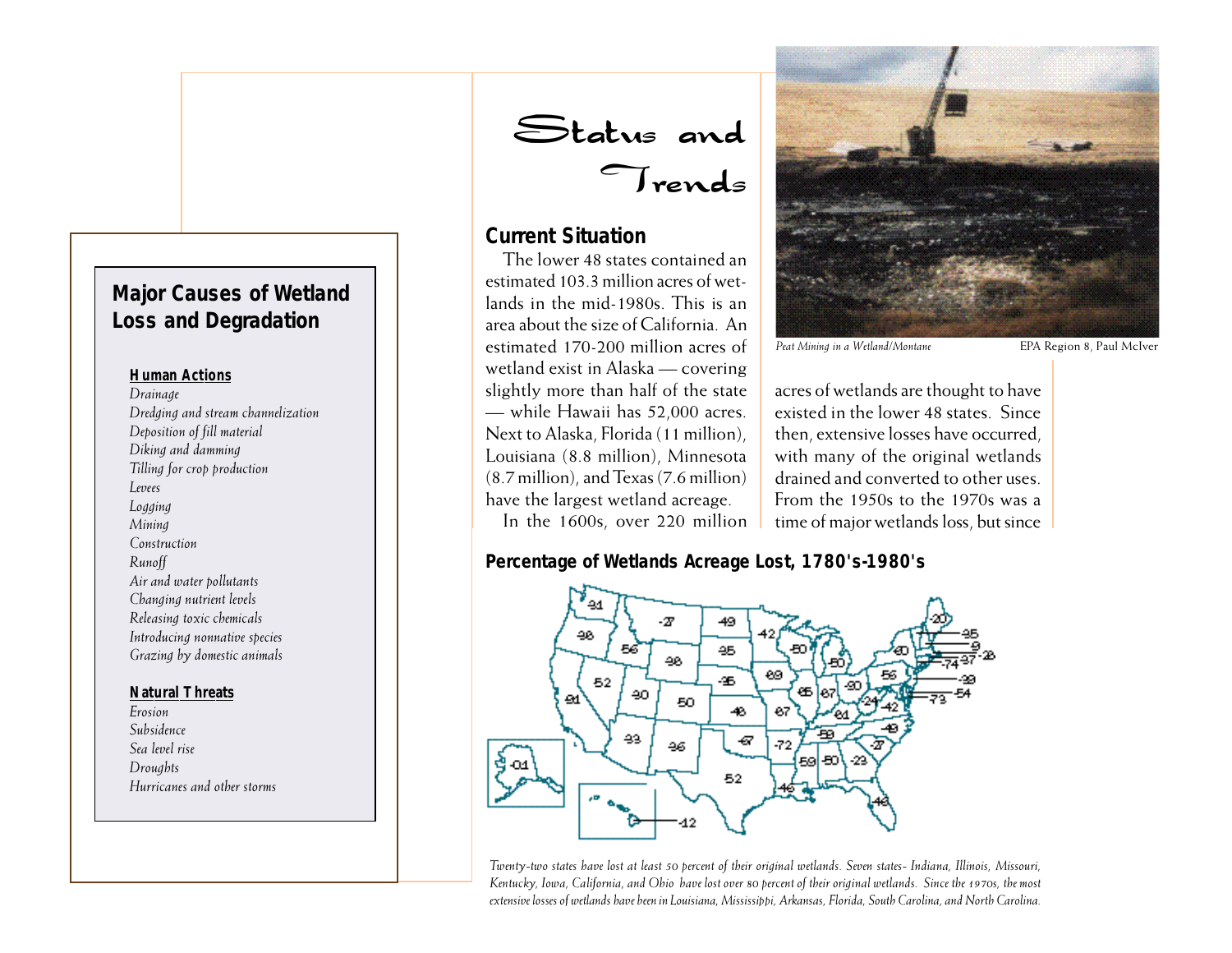that time the rate of loss has decreased. Today, less than half of our original wetlands remain, and recent trend estimates show that wetlands are still being degraded and lost. Recent estimates on non-federal land indicate that the rate of loss is between 70,000 and 90,000 acres annually.

Between the mid-1970s and the mid-1980s, approximately 3.3 million acres of inland freshwater wetlands were destroyed, and the amount of coastal wetlands de-

**Extent of Wetlands in the Lower 48 States**



creased by 71,000 acres. Inland forested wetlands, primarily in the southeast, were impacted the most during this time, with a loss of 2.5 million acres. Approximately 900,000 acres were converted from forested wetlands to other wetland types (through logging and other activity). Conversion to agricultural use was responsible for 54 percent of the losses, drainage for urban development for 5 percent, and development

for 41 percent. In addition to these losses, many other wetlands have suffered degradation of functions, although calculating the magnitude of the degradation is difficult.

These losses, as well as degradation, have greatly diminished our nation's wetlands resources; as a result, we no longer have the benefits they provided. The increase in flood damages, drought damages, and the declining bird populations are, in part, the result of wetlands degradation and destruction.

Wetlands have been degraded in ways that are not as obvious as direct physical destruction or degradation. Other threats have included chemical contamination, excess nutrients, and sediment from air and



**Siting Industrial Operations in a Wetland** Todd Votteler

water. Global climate change could affect wetlands through increased air temperature; shifts in precipitation; increased frequency of storms, droughts, and floods; increased atmospheric carbon dioxide concentration; and sea level rise. All of these impacts could affect species composition and wetland functions.



*Draining Wetlands for Irrigation* Dick Gersib

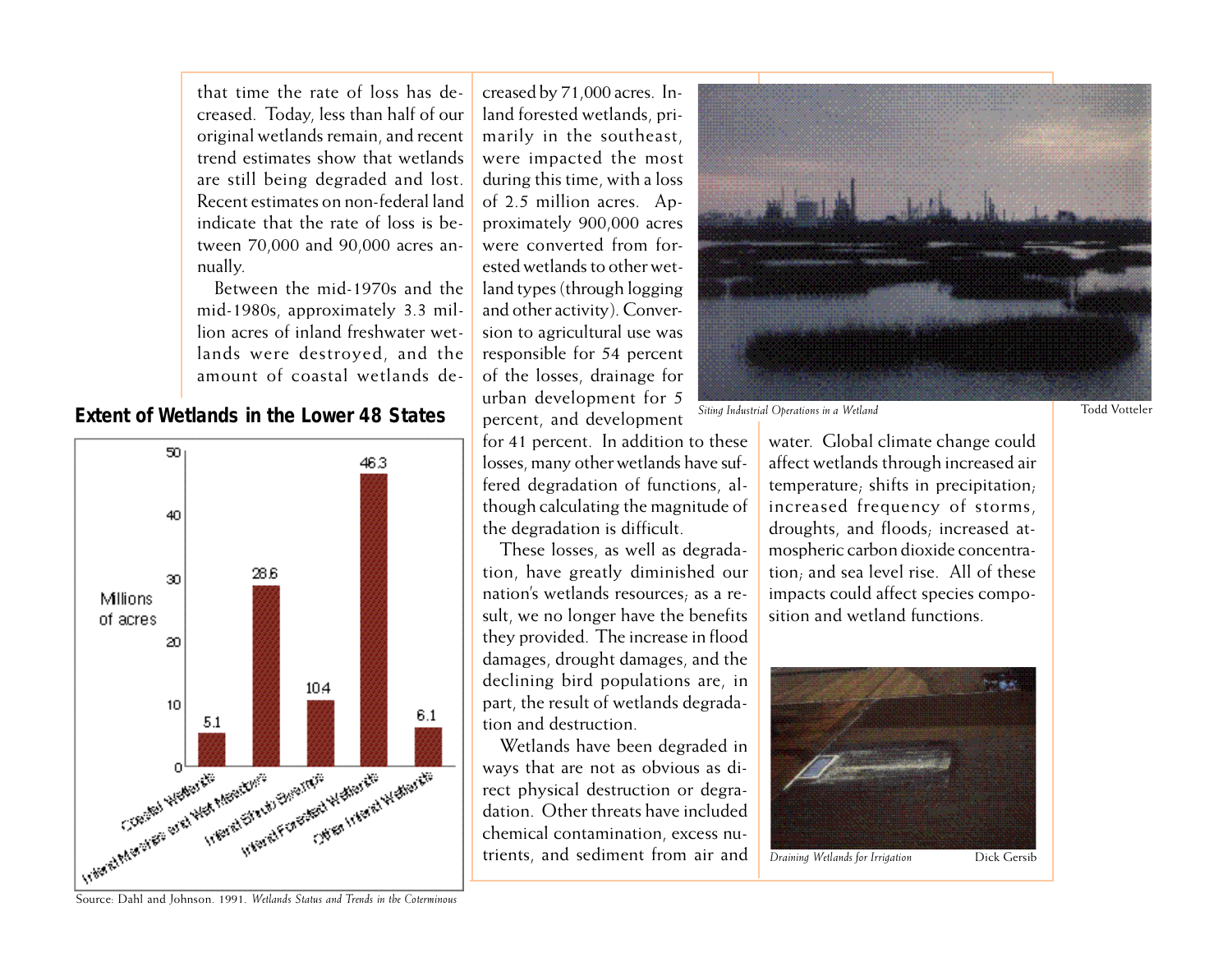## Wetlands Protection

The federal government protects wetlands through *regulations* (like Section 404 of the Clean Water Act), *economic incentives and disincentives* (for example, tax deductions for selling or donating wetlands to a qualified organization and the "Swampbuster" provisions of the Food Security Act), cooperative programs, and *acquisition*

*As water, sediments, and nutrients move through watersheds, different wetlands perform different functions, but all contribute to the ecosystem.*





(for example, establishing national wildlife refuges). You can find out more about these mechanisms by calling the Wetlands Hotline (1-800- 832-7828).

Beyond the federal level, a number of states have enacted laws to regulate activities in wetlands, and some counties and towns have adopted local wetlands protection ordinances or have changed the way development is permitted. Most coastal states have significantly reduced losses of coastal wetlands through protective laws. Few states, however, have laws specifically regulating activities in inland wetlands, although some states and local governments have non-regulatory pro-

*For more information, contact the EPA Wetlands Information Hotline*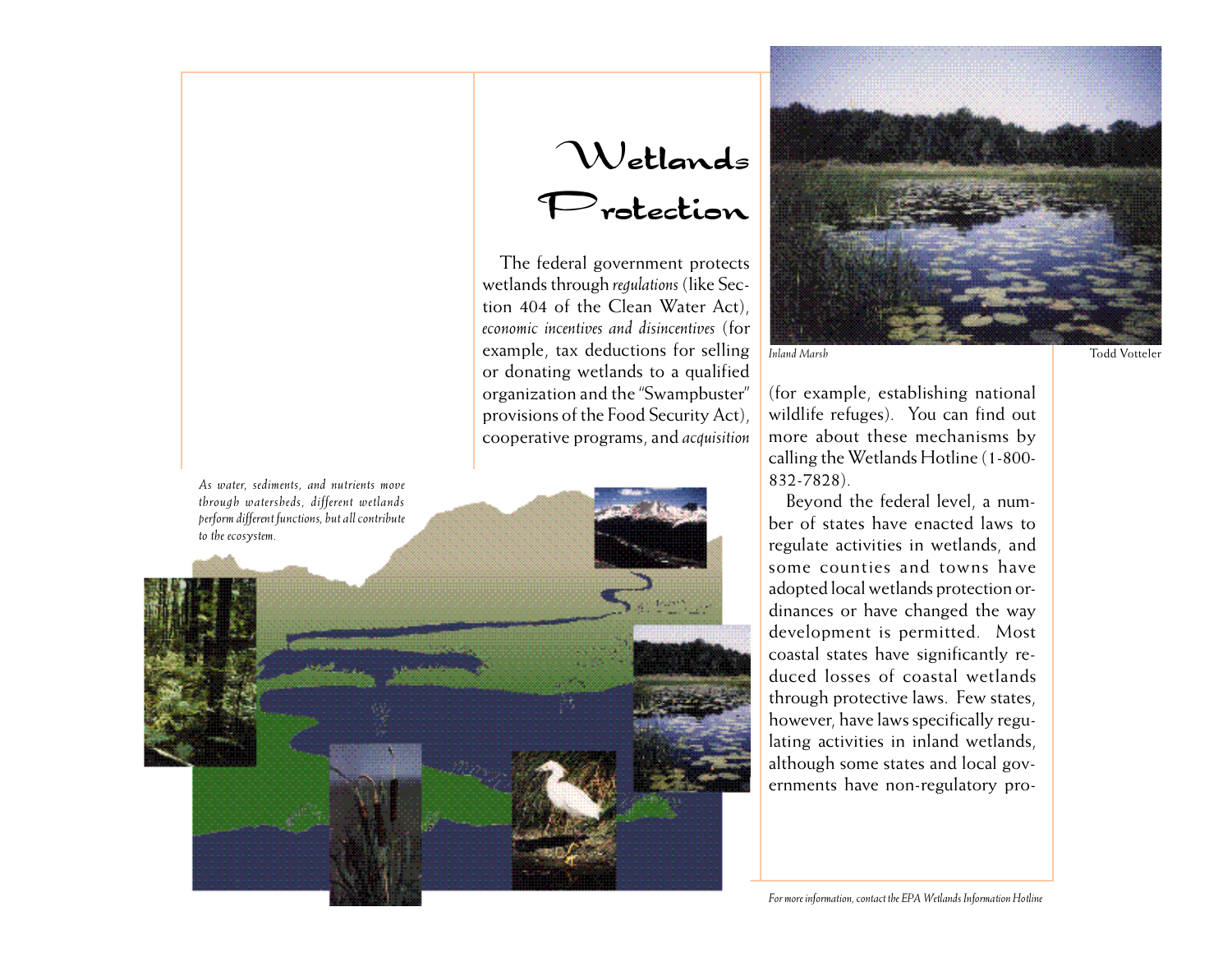

Jennifer Matchett

grams that help protect wetlands.

Recently, partnerships to manage whole watersheds have developed

among federal, state, tribal, and local governments; nonprofit organizations; and private landowners. The goal of these partnerships is to implement comprehensive, integrated watershed protection approaches. A watershed approach recognizes the inter- connectedness of water, land, and wetlands resources and results in more complete solutions that address more of the factors causing wetland degradation. The government achieves the restoration of former or degraded wetlands under the Clean Water Act Section 404 program as well as through watershed protection initiatives. Together, partners can

share limited resources to find the best solutions to protect and restore America's natural resources.

While regulation, economic incentives, and acquisition programs are important, they alone cannot protect the majority of our remaining wetlands. Education of the public and efforts in conjunction with states, local governments,

and private citizens are helping to protect wetlands and to increase appreciation of the functions and values of wetlands. The rate of wetlands loss has been slowing, but we still



Wood Ducks **U.S. FWS**, Tim McCal

*For more information, contact the EPA Wetlands Information Hotline*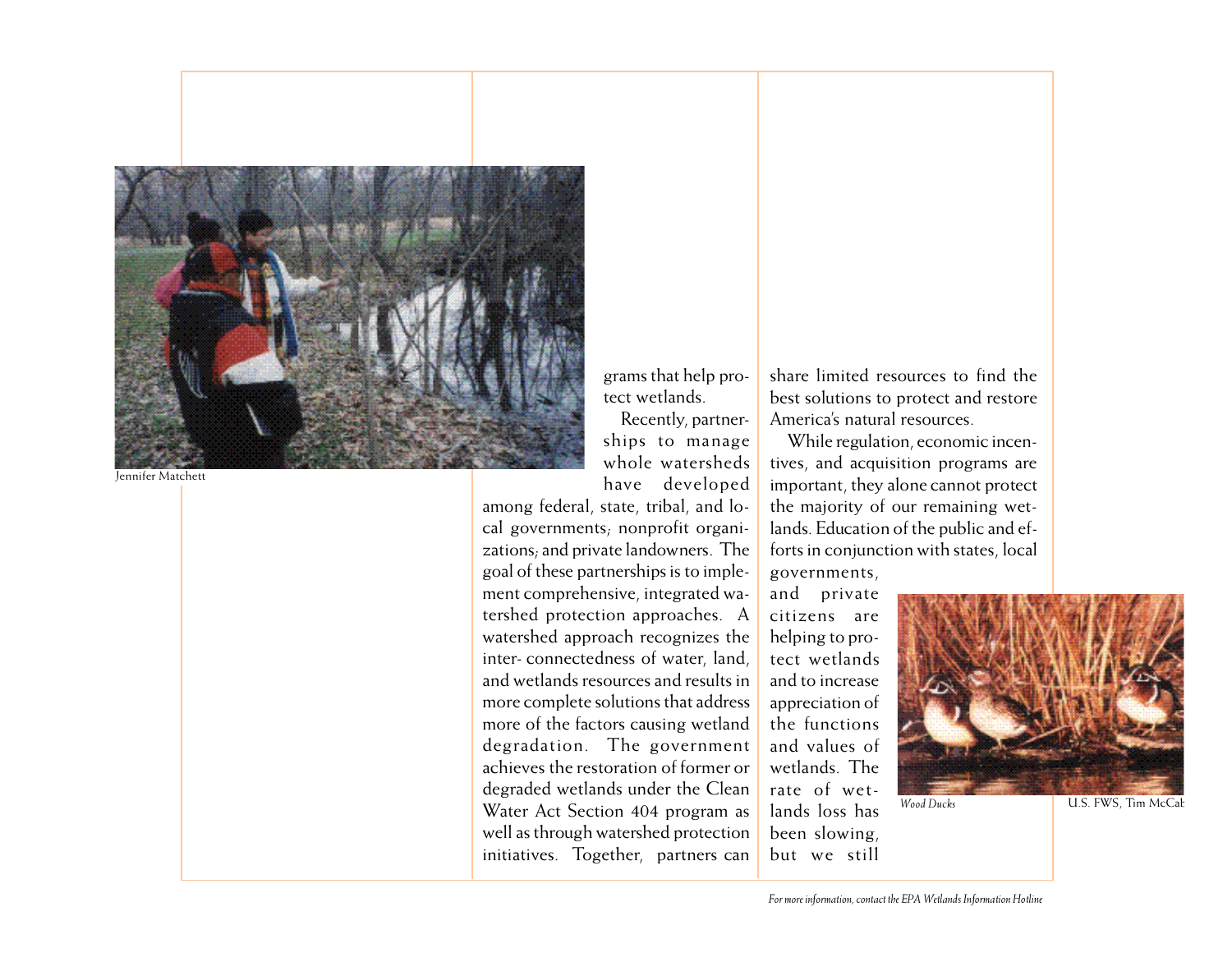have work to do. You can be a part. Approximately 75 percent of wetlands are privately owned, so individual landowners are critical in protecting these national treasures.

#### **What You Can Do**

Despite the efforts of governments and private conservation organizations, pressures that destroy wetlands will continue. The problems of degradation of wetlands from pollution, urban encroachment, groundwater withdrawals, partial drainage, and other actions also require attention.

Many opportunities exist for private citizens, corporations, government agencies, and other groups to work together to slow the rate of wetland loss and to improve the quality of our remaining wetlands. First, state and local governments need to be encouraged to establish programs to effectively protect wetlands, especially inland wetlands, within their borders. Second, because individual landowners and corporations own many of the nation's wetlands, they are in a key position to determine the

fate of wetlands on their properties. Finally, all citizens, whether or not they own wetlands, can help protect wetlands by supporting wetlands conservation initiatives.

Wetlands are an important part of our national heritage. Our economic well-being and quality of life largely depend on our nation's wealth of natural resources, and wetlands are the vital link between our land and water resources. As wetlands are lost, the remaining wetlands become even more valuable. We have already lost many of our nation's wetlands since America was first settled. We must now take positive steps to protect wetlands to ensure that the functions and related values they provide will be preserved for present and future



#### **How Can I Make a Difference?**

- *Get involved find out where wetlands exist near your home, try to learn more about them, and support educational efforts.*
- *Support wetlands and watershed protection initiatives by public agencies and private organizations.*
- *Purchase federal duck stamps from your local post office to support wetland acquisition.*
- *Participate in the Clean Water Act Section 404 program and state regulatory programs by reviewing public notices and, in appropriate cases, commenting on permit applications.*
- *Encourage neighbors, developers, and state and local governments to protect the function and value of wetlands in your watershed.*
- *Rather than draining or filling wetlands, seek compatible uses involving minimal wetland alteration, such as waterfowl production, fur harvest, hay and forage, wild rice production, hunting and trapping leases, and selective timber harvest.*
- *Select upland rather than wetlands sites for development projects and avoid wetland alteration or degradation during project construction.*
- *Maintain wetlands and adjacent buffer strips as open space.*
- *Learn more about wetland restoration activities in your area; seek and support opportunities to restore degraded wetlands.*
- *In New England, participate in EPA's "Adopta-Wetland" program.*